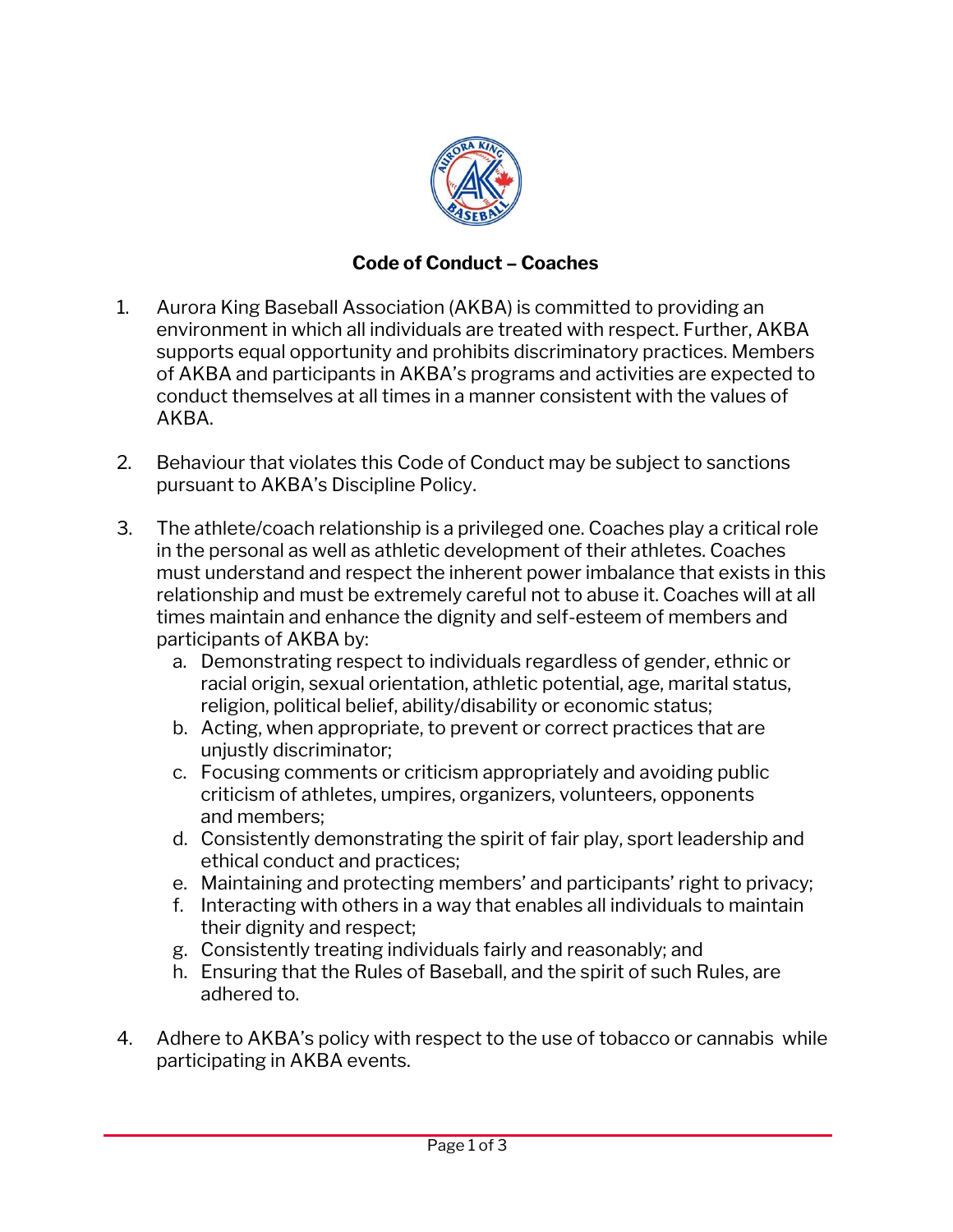- 5. Abstain from the non-medical use of drugs or the use of performance-enhancing drugs or methods, as set out in AKBA's Anti-Doping Policy.
- 6. Refrain from any behaviour that constitutes harassment, where harassment is a form of discrimination and is defined in the Ontario Human Rights Code as "a course of vexatious comments or conduct that is known or ought reasonably to be known to be unwelcome." While this applies to any form of harassment, the Ontario Human Rights Code specifically prohibits harassment on the following grounds: race, ancestry, place of origin, colour, ethnic background, citizenship, creed (religion), sex, sexual orientation, disability, age, marital/family status, and/or record of offense.
- 7. Refrain from any behavior that constitutes hazing or initiation rites that would be required to ensure inclusion in a group, team or activity within the AKBA organization.
- 8. Refrain from bullying the use of power or authority in an attempt to coerce another person to engage in inappropriate activities
- 9. Comply at all times with the By-laws, policies, rules and regulations of AKBA, as adopted and amended from time to time, including complying with any contracts or coach agreements executed with AKBA.
	- a. In addition to the above, COACHES will have additional responsibilities. Ensure a safe environment by selecting activities and establishing controls that are suitable for the age, experience, ability and fitness level of athletes, including educating athletes as to their responsibilities in contributing to a safe environment
	- b. Avoid compromising the present and future health of athletes, and doing so by taking time to communicate and cooperate with sport medicine professionals in the diagnosis, treatment and management of athletes' injuries, medical and psychological problems, most particularly for athletes in weight restricted events
- 10. Inform athletes about the dangers of illicit drugs and performance-enhancing substances and under no circumstances promote or condone their use.
- 11. Accept and promote athletes' personal goals and refer athletes to other coaches and sports specialists as appropriate and as opportunities arise.
- 12. Encourage and facilitate athletes to be responsible for their own behaviour, performance and decisions